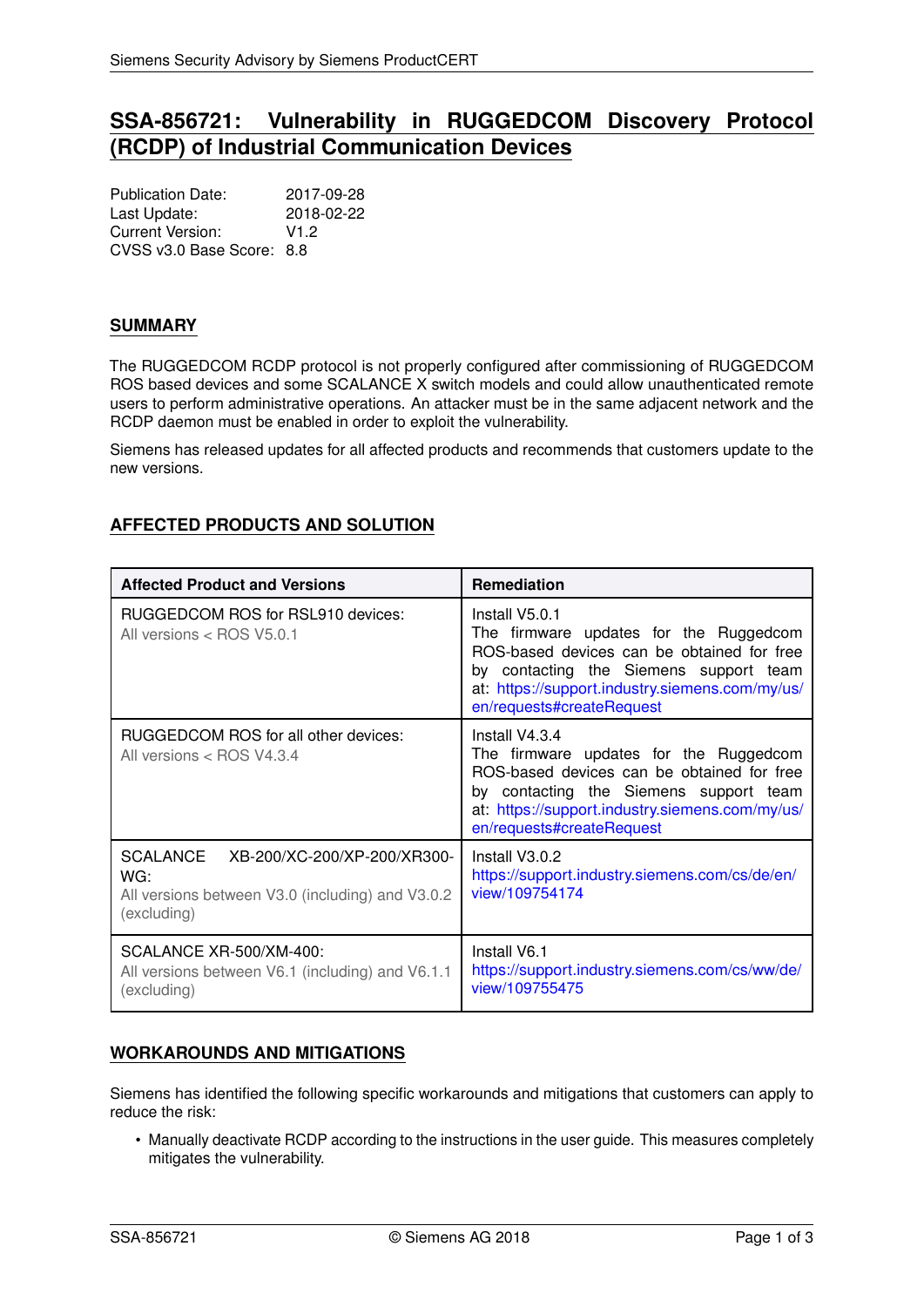## **GENERAL SECURITY RECOMMENDATIONS**

As a general security measure, Siemens strongly recommends to protect network access to devices with appropriate mechanisms. In order to run the devices in a protected IT environment, Siemens particularly recommends to configure the environment according to Siemens' operational guidelines for Industrial Security (Download: [https://www.siemens.com/cert/operational-guidelines-industrial-security\)](https://www.siemens.com/cert/operational-guidelines-industrial-security), and to follow the recommendations in the product manuals.

Additional information on Industrial Security by Siemens can be found at: [https://www.siemens.com/](https://www.siemens.com/industrialsecurity) [industrialsecurity](https://www.siemens.com/industrialsecurity)

### **PRODUCT DESCRIPTION**

RUGGEDCOM ROS-based devices, typically switches and serial-to-Ethernet devices, are used to connect devices that operate in harsh environments such as electric utility substations and traffic control cabinets.

SCALANCE X switches are used to connect industrial components like Programmable Logic Controllers (PLCs) or Human Machine Interfaces (HMIs).

#### **VULNERABILITY CLASSIFICATION**

The vulnerability classification has been performed by using the CVSS scoring system in version 3.0 (CVSS v3.0) [\(https://www.first.org/cvss/\)](https://www.first.org/cvss/). The CVSS environmental score is specific to the customer's environment and will impact the overall CVSS score. The environmental score should therefore be individually defined by the customer to accomplish final scoring.

Vulnerability CVE-2017-12736

After initial configuration, the Ruggedcom Discovery Protocol (RCDP) is still able to writeto the device under certain conditions, potentially allowing users located in the adjacentnetwork of the targeted device to perform unauthorized administrative actions.

CVSS v3.0 Base Score 8.8<br>CVSS Vector 6.9 CVSS Vector CVSS:3.0/AV:A/AC:L/PR:N/UI:N/S:U/C:H/I:H/A:H/E:P/RL:O/RC:C

#### **ADDITIONAL INFORMATION**

For further inquiries on vulnerabilities in Siemens products and solutions, please contact the Siemens ProductCERT:

<https://www.siemens.com/cert/advisories>

#### **HISTORY DATA**

| V1.0 (2017-09-28): Publication Date |                                                                   |
|-------------------------------------|-------------------------------------------------------------------|
| $V1.1(2017-10-09)$ :                | Adjusted support team address for Ruggedcom devices               |
| V1.2 (2018-02-22):                  | Added update information for SCALANCE XR-500/XM-400, and SCALANCE |
|                                     | XB-200/XC-200/XP-200/XR300-WG                                     |